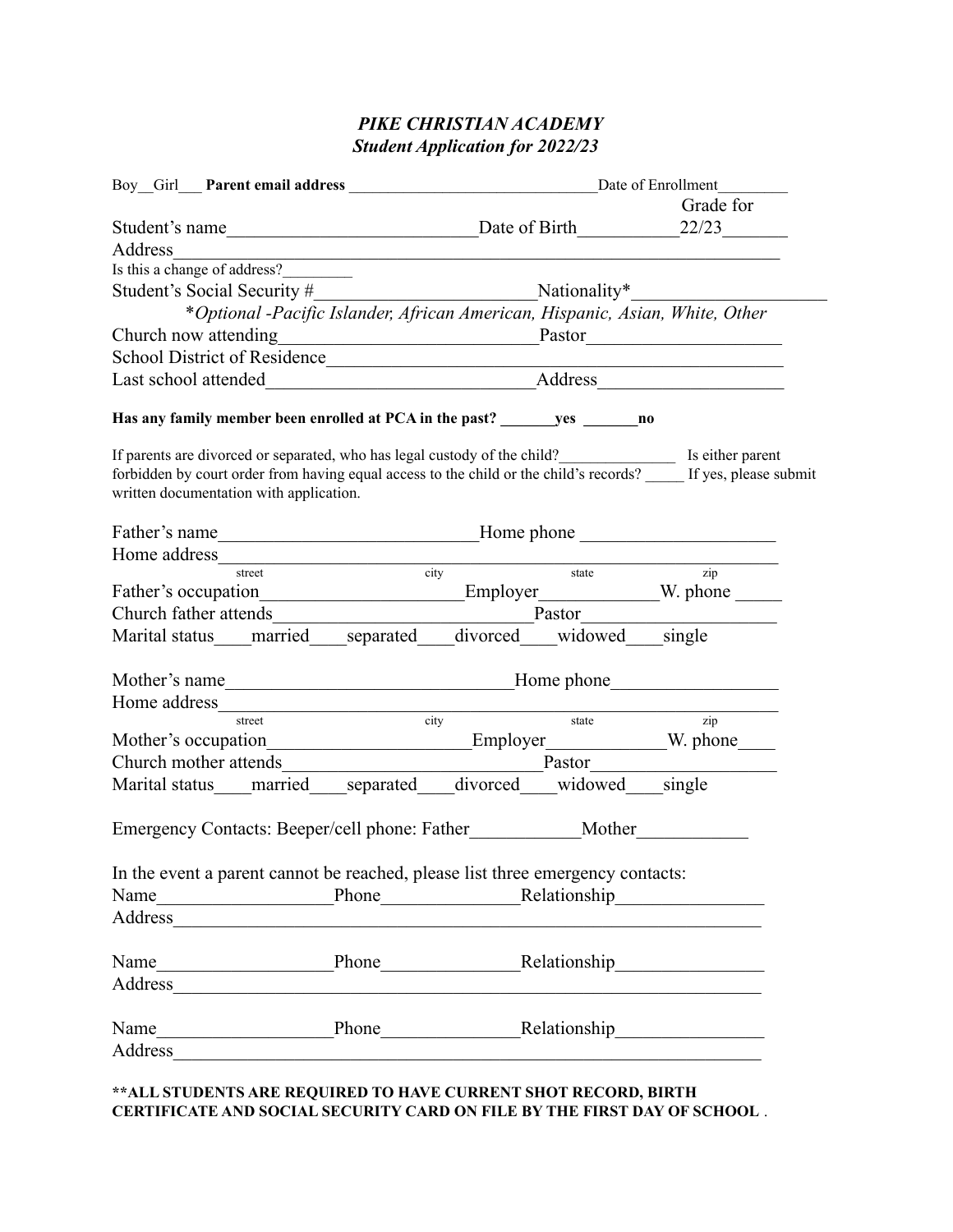### **Pike Christian Academy Emergency Medical Authorization Form**

|                      |                                                                                                  | (Ohio Revised Code 3313.712)                                                                                                                                |  |  |
|----------------------|--------------------------------------------------------------------------------------------------|-------------------------------------------------------------------------------------------------------------------------------------------------------------|--|--|
|                      |                                                                                                  |                                                                                                                                                             |  |  |
| <b>School Year:</b>  | 2022/23                                                                                          | <b>Address</b>                                                                                                                                              |  |  |
| Grade _______        |                                                                                                  | <u> 1989 - Johann Barn, fransk politik (d. 1989)</u>                                                                                                        |  |  |
|                      |                                                                                                  | Parent Email:<br>Parent Email: <u>Francisco Medical:</u> To enable parents and guardians to authorize the provision of emergency treatment for children who |  |  |
|                      |                                                                                                  |                                                                                                                                                             |  |  |
|                      | become ill or injured while under school authority, when parents or guardians cannot be reached. |                                                                                                                                                             |  |  |
|                      |                                                                                                  |                                                                                                                                                             |  |  |
|                      |                                                                                                  | Residential Parent or Guardian Father's Name ___________________________Daytime Phone: _______________________                                              |  |  |
|                      |                                                                                                  |                                                                                                                                                             |  |  |
|                      |                                                                                                  |                                                                                                                                                             |  |  |
|                      |                                                                                                  |                                                                                                                                                             |  |  |
|                      |                                                                                                  |                                                                                                                                                             |  |  |
|                      |                                                                                                  | Allergies (foods, medications, environmental, etc.) _____________________________                                                                           |  |  |
|                      |                                                                                                  |                                                                                                                                                             |  |  |
|                      |                                                                                                  |                                                                                                                                                             |  |  |
|                      | If your child takes any medications, please list medication and reason taken                     |                                                                                                                                                             |  |  |
|                      |                                                                                                  |                                                                                                                                                             |  |  |
|                      |                                                                                                  | Please list any health problems you wish the school to know.                                                                                                |  |  |
|                      |                                                                                                  | <u> 1989 - Johann Stoff, deutscher Stoff, der Stoff, der Stoff, der Stoff, der Stoff, der Stoff, der Stoff, der S</u>                                       |  |  |
|                      |                                                                                                  |                                                                                                                                                             |  |  |
|                      | Please check any of the following your child has had or currently has:                           |                                                                                                                                                             |  |  |
|                      |                                                                                                  |                                                                                                                                                             |  |  |
| <b>Heart Disease</b> | Measles Rheumatic Fever                                                                          | Mumps                                                                                                                                                       |  |  |
| Diabetes             | Tuberculosis Epilepsy                                                                            | Asthma                                                                                                                                                      |  |  |
| Chicken Pox          |                                                                                                  | None                                                                                                                                                        |  |  |
|                      | Other                                                                                            |                                                                                                                                                             |  |  |
|                      |                                                                                                  |                                                                                                                                                             |  |  |
|                      | <b>Permission to Transport Child:</b>                                                            |                                                                                                                                                             |  |  |
|                      |                                                                                                  |                                                                                                                                                             |  |  |
|                      | Complete either Part I or Part II below. Do not complete both.                                   |                                                                                                                                                             |  |  |
|                      |                                                                                                  |                                                                                                                                                             |  |  |
|                      |                                                                                                  |                                                                                                                                                             |  |  |
|                      | <u>Part I. – To Grant Consent</u>                                                                |                                                                                                                                                             |  |  |
|                      |                                                                                                  | I hereby give consent for the following medical care providers and local hospital to be called:                                                             |  |  |

|                             | I hereby give consent for the following medical care providers and local hospital to be called |
|-----------------------------|------------------------------------------------------------------------------------------------|
| Doctor                      | Phone                                                                                          |
| Dentist                     | Phone                                                                                          |
| Medical Specialist          | Phone                                                                                          |
| Local Hospital              | Phone                                                                                          |
| <b>Emergency Room Phone</b> |                                                                                                |

In the event reasonable attempts to contact  $\overline{me}$  have been unsuccessful, I hereby give my consent for (1) the administration of any treatment deemed necessary by above-named doctor, or, in the event the designated preferred practitioner is not available, by another licensed physician or dentist; and (2) the transfer of the child to any hospital reasonably accessible. This authorization does not cover major surgery unless the medical opinions of two other licensed physicians or dentists, concurring in the necessity for such surgery, are obtained prior to the performance of such surgery. Facts concerning the child's medical history including allergies, medications being taken, and any physical impairments to which a physician should be alerted are:

 $\mathcal{L}_\mathcal{L} = \{ \mathcal{L}_\mathcal{L} = \{ \mathcal{L}_\mathcal{L} = \{ \mathcal{L}_\mathcal{L} = \{ \mathcal{L}_\mathcal{L} = \{ \mathcal{L}_\mathcal{L} = \{ \mathcal{L}_\mathcal{L} = \{ \mathcal{L}_\mathcal{L} = \{ \mathcal{L}_\mathcal{L} = \{ \mathcal{L}_\mathcal{L} = \{ \mathcal{L}_\mathcal{L} = \{ \mathcal{L}_\mathcal{L} = \{ \mathcal{L}_\mathcal{L} = \{ \mathcal{L}_\mathcal{L} = \{ \mathcal{L}_\mathcal{$ 

Date Signature of Parent/Guardian

### **Part II. Refusal to consent:**

I do NOT give my consent for emergency medical treatment of my child. In the event of illness or injury requiring emergency treatment, I wish the school authorities to take the following action:

Date Signature of Parent/Guardian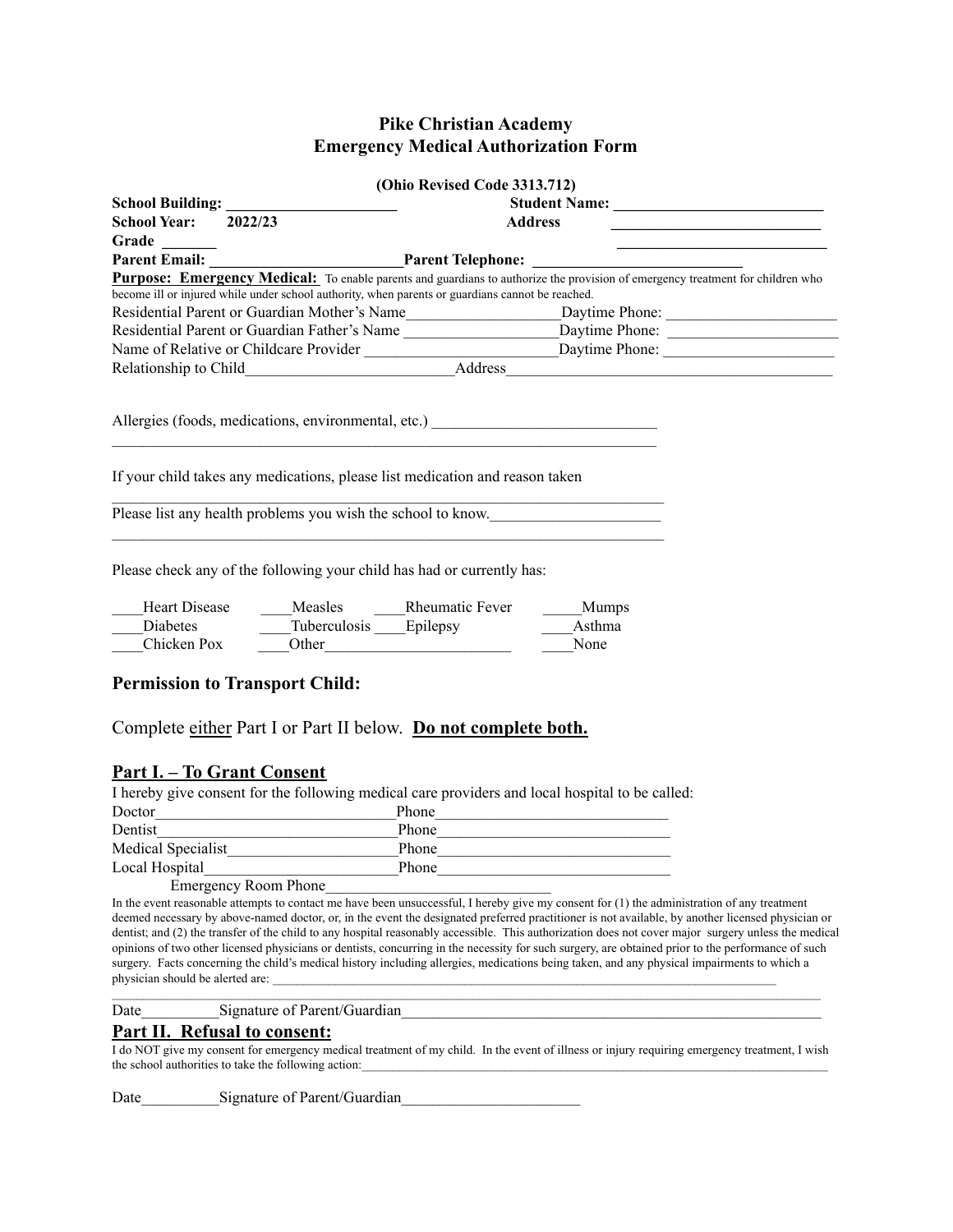## **STUDENT HISTORY:**

| Has the student ever been suspended? _______Expelled? _______Asked to withdraw? ____   |                                     |
|----------------------------------------------------------------------------------------|-------------------------------------|
| If so, please explain on back.                                                         |                                     |
| Has the student ever been retained?                                                    | What grade(s)? Has the student ever |
| skipped a grade? ______ What grade?                                                    |                                     |
| Has the student ever been tested for learning disabilities? What were the results?     |                                     |
| Please explain on back.                                                                |                                     |
| ***If the student is entering the fifth grade or above, please have him/her write one  |                                     |
| paragraph on a separate page about why he/she wishes to be a student at Pike Christian |                                     |
| Academy.                                                                               |                                     |
|                                                                                        |                                     |
|                                                                                        | <b>ONE-CALL NOW</b>                 |
| place list three phone numbers that you would like to have listed for the              |                                     |

Please list three phone numbers that you would like to have listed for the One-call program. (Automated calling service alerting parents to: reminders of school events, school closings, early dismissals, school emergencies, etc.)

Phone # 1: \_\_\_\_\_\_\_\_\_\_\_\_\_\_\_\_\_\_\_\_\_\_Phone # 2: \_\_\_\_\_\_\_\_\_\_\_\_\_\_\_\_\_\_\_\_\_\_ Phone  $\# 3$ :

\_\_\_\_\_\_\_\_\_\_\_\_\_\_\_\_\_\_\_\_\_\_\_\_\_\_\_\_ \_\_\_\_\_\_\_\_\_\_\_\_\_\_\_\_\_\_\_\_\_

## **FIELD TRIPS, PRACTICES**

Each year, we transport our students to New Covenant Church to practice for the Christmas program and graduation/closing ceremonies, etc. Please sign below, giving us permission to transport your child/children for these practices during the school year. This will eliminate the need to secure signed permission slips each time we do this.

You are also free to transport your own child to practices.

I give permission for my children to be transported by Pike Christian Academy. I will not hold the school or any school certified driver responsible in the event of an accident.

Parent signature Date

### **INTERNET USE/MEDIA PERMISSION**

My child(ren) has permission to access the internet at school, under a teacher's supervision, and according to the rules that each teacher has implemented in their classroom. I understand that violations to these rules may result in my child no longer having access to the internet at school.

Also, We may desire to post school pictures on our school website, and local newspaper.

\_\_\_\_\_\_\_\_\_\_\_\_\_\_\_\_\_\_\_\_\_\_\_\_\_\_\_\_ \_\_\_\_\_\_\_\_\_\_\_\_\_\_\_\_\_\_\_\_\_\_\_\_\_\_\_

Parent Signature Date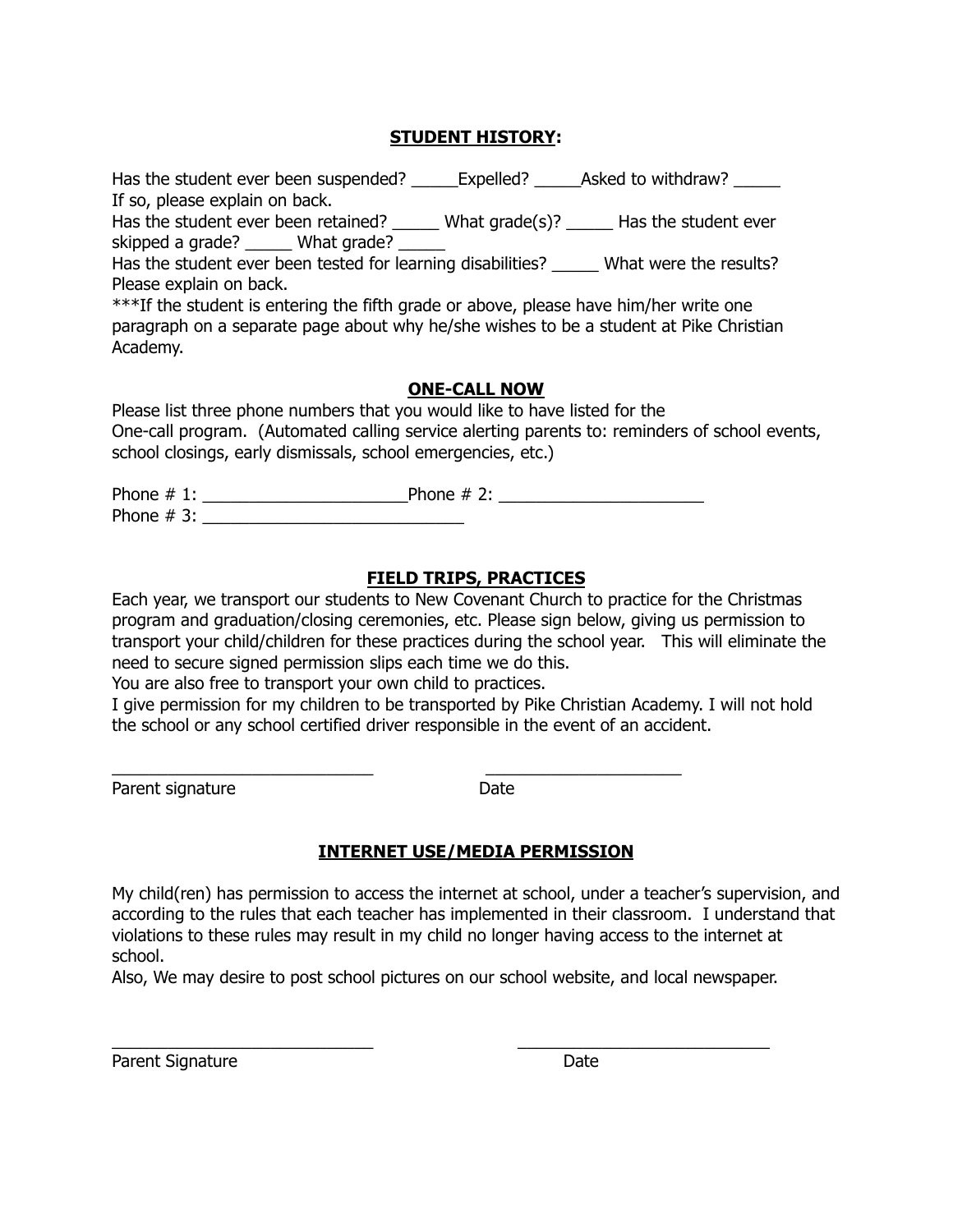# **PCA LATCHKEY PICK-UP LIST**

| Student name(s)                                                                          |                              |  |
|------------------------------------------------------------------------------------------|------------------------------|--|
| 1. Parent name<br>Work phone ______________________<br>Cell phone ______________________ | $(mother)$ (mother) (father) |  |
| List all others who might pick up your child:<br><b>Name</b>                             | <b>Phone Number</b>          |  |
| 2. $\qquad \qquad$                                                                       |                              |  |
|                                                                                          |                              |  |

## **PARENT AGREEMENT**

As a parent of a student enrolled in Pike Christian Academy, I hereby agree to the following: 1. I have read and been given a copy of the Basic School Rules. I agree to support these rules

and to do everything in my power to see that my child follows these rules.

2. I have read and been given a copy of the Discipline Policy. I agree to support the teachers and Administrator in the execution of discipline. Any disciplines with which I disagree are mentioned here.

3. I have read and been given a copy of the Tuition and Fees. I have chosen the

payment plan. I agree to pay tuition charges according to the designated schedule. **I understand that registration, and the first tuition payment are due and must be paid before my child can enter school.**

4. I have read and been given a copy of the Statement of Faith. The beliefs therein are those which I also hold or would not oppose them being taught to my child.

5. I understand that the mission of Pike Christian Academy is to provide a quality education without compromise to all seeking a Christ-centered environment; to challenge students to submit to the Lordship of Jesus Christ; and to motivate students to develop spiritually, intellectually, socially, culturally and physically. My signature below indicates that I am seeking a Christ-centered environment for my child's education and I will cooperate with the school in accomplishing the goals of this mission in the life of my child.

Mother's Signature **Mother's Signature Mother's** Signature **Failure to cooperate with the terms of this agreement will result in the withdrawal of your child from Pike Christian Academy**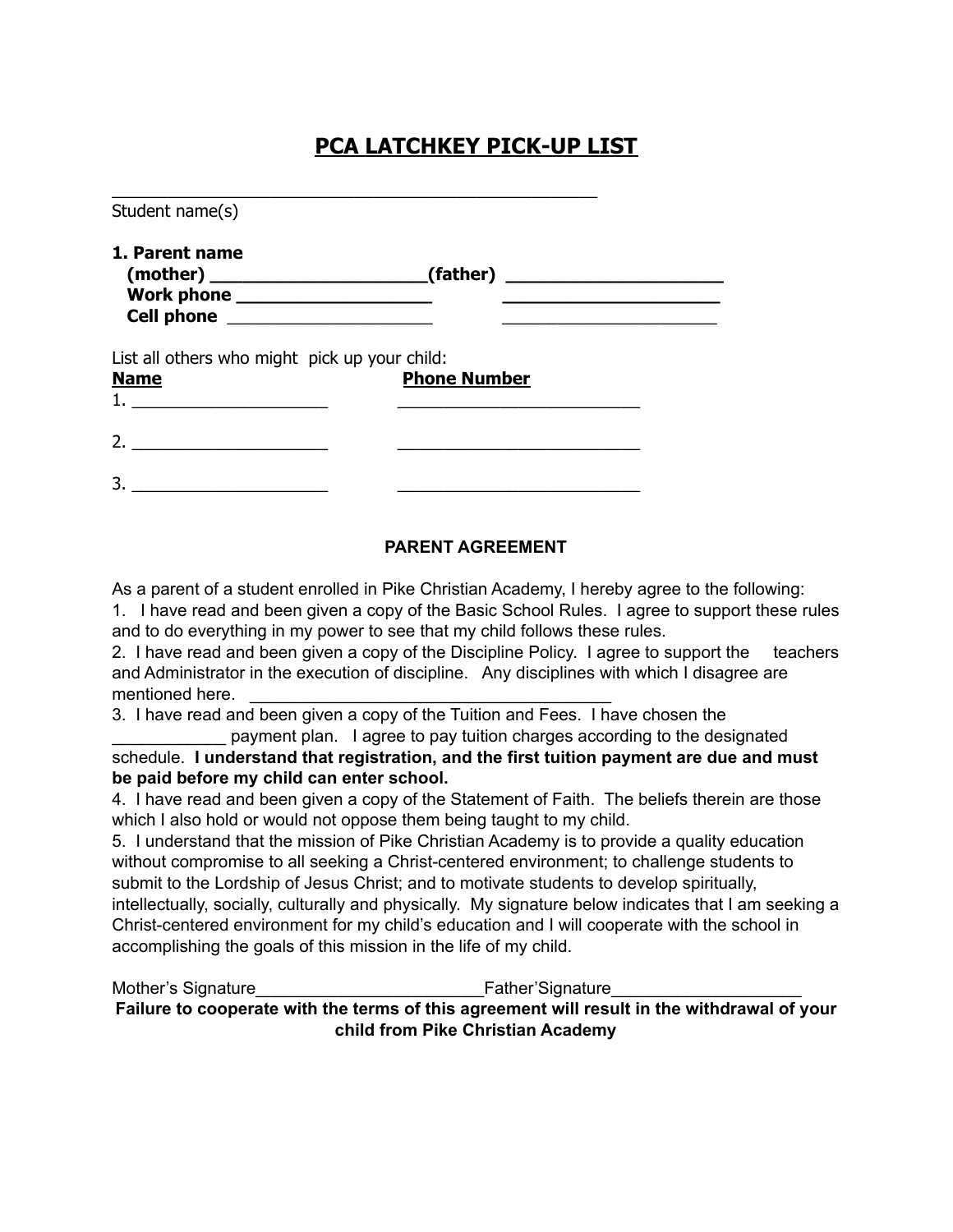# **PUBLIC SCHOOL TRANSPORTATION WAIVER**

| Name of Parent or Guardian    |
|-------------------------------|
| Name of Student               |
| <b>Public School District</b> |
| County                        |

The \_\_\_\_\_\_\_\_\_\_\_\_\_\_\_\_\_\_\_\_\_\_\_\_\_\_\_\_\_\_\_Board of Education has declared that transportation by school conveyance is impractical for your children. However, the Board will agree to pay the parent or guardian of said pupil in lieu of providing such service. The amount will be calculated by the Ohio Department of Education.

I hereby agree to the above decision of said Board of Education. (if more information is needed, please see the PCA school office personnel).

\_\_\_\_\_\_\_\_\_\_\_\_\_\_\_\_\_\_\_\_\_\_\_\_\_\_ \_\_\_\_\_\_\_\_\_\_\_\_\_\_\_\_\_\_\_\_\_\_\_\_\_\_\_\_\_\_\_\_\_\_\_\_\_\_\_\_\_

Date **Date Parent or Guardian signature** 

I hereby disagree to the above decision of said Board of Education.

Date **Date Parent or Guardian signature** 

\*\*\*If you are enrolling more than one student at PCA, please fill out this form for each student.

\_\_\_\_\_\_\_\_\_\_\_\_\_\_\_\_\_\_\_\_\_\_\_\_\_\_ \_\_\_\_\_\_\_\_\_\_\_\_\_\_\_\_\_\_\_\_\_\_\_\_\_\_\_\_\_\_\_\_\_\_\_\_\_\_\_\_\_

### **IF YOU LIVE IN THE WAVERLY SCHOOL DISTRICT, DO NOT FILL OUT THIS FORM!**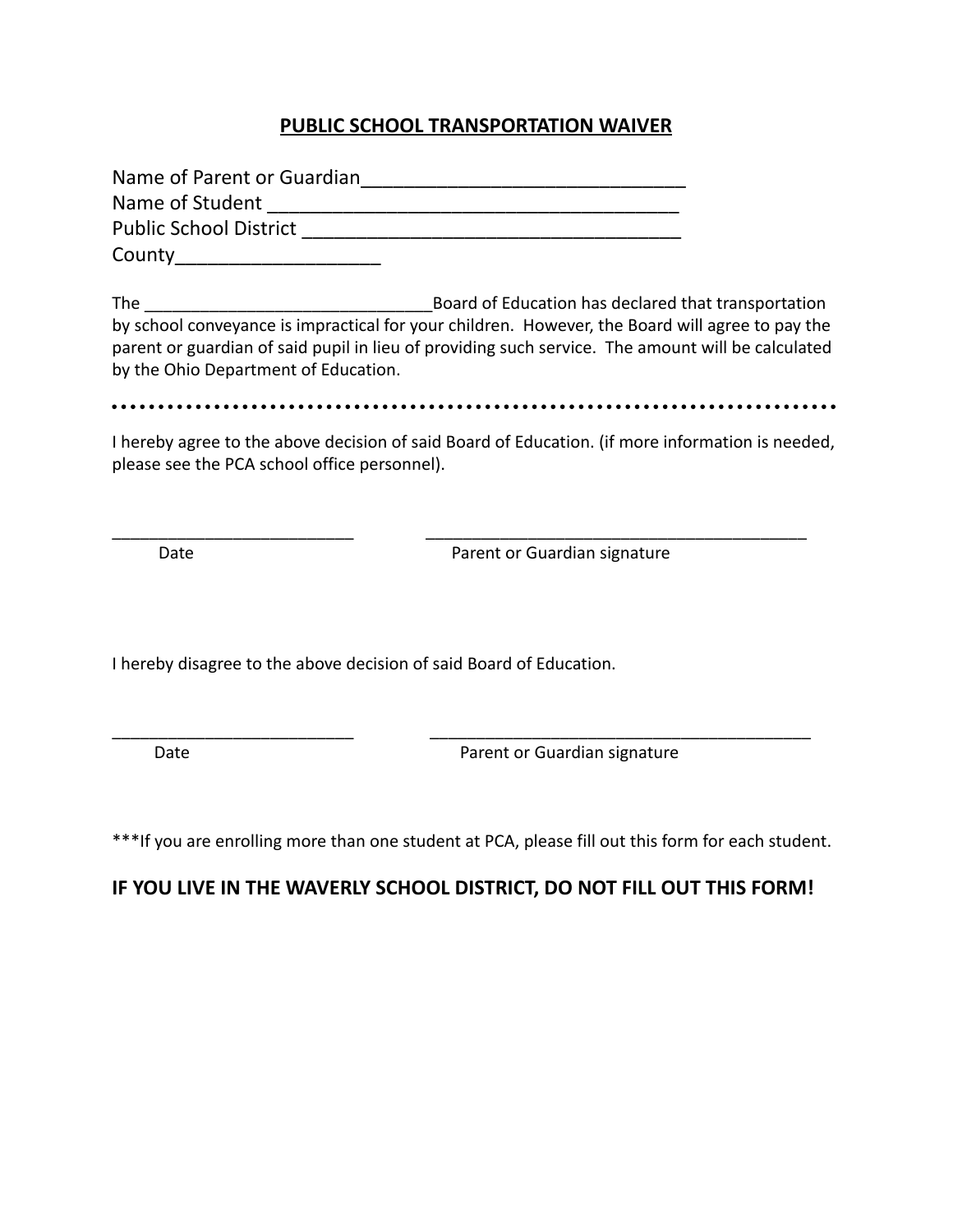# **Parent and/or Student Interest Letter**

**Parent/Guardian Letter** 

On the following lines, please write a short paragraph explaining why you would like your child to receive a Christian Education from Pike Christian Academy:

**Student Letter** If you are entering the  $7<sup>th</sup>$  through 12<sup>th</sup> grade, please write a short paragraph explaining why you would like to receive a Christian Education from Pike Christian Academy: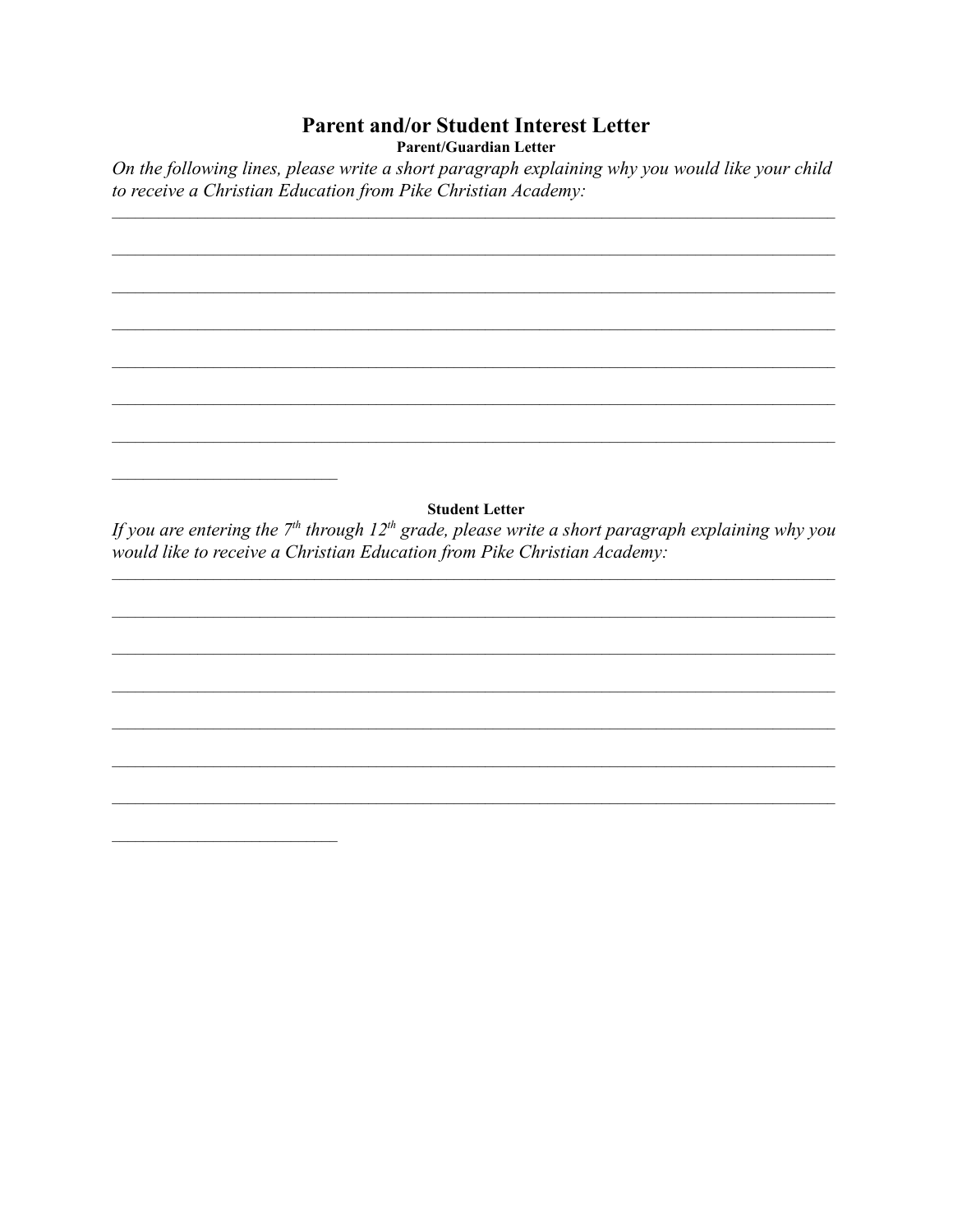#### **PIKE CHRISTIAN ACADEMY Tuition and Fees**

**Registration Fee:** \$40.00 - per child, \$55.00 - per family Registration fee is to be paid before the first day of school.

Tuition for the 2022/23 school year:

 $K-8<sup>th</sup>$  grade - \$4,990 for the year,

9th  $-12$ <sup>th</sup> grade - \$5,600 for the year.

Payments can be made in one of four ways. \* See Website or Office for Scholarships and/or Financial Assistance help.

**Plan #1: Annual -** The whole amount of tuition can be paid in one lump sum due no later than August 20, 2022.

**Plan #2: Semester -** Two equal payments would be due on August 20, 2022 and January 20, 2023.

**Plan #3: 10 Months -** Payments of \$499 would be due on the 20<sup>th</sup> of each month for grades K-8<sup>th</sup>; \$560 would be due on the 20<sup>th</sup> of each month for grades 9-12<sup>th</sup>; beginning August 2022 through May 2023

**Plan #4: 12 Months -** Payments of \$415.83 would be due on the 20<sup>th</sup> of each month for grades K-8<sup>th</sup>; \$466.66 would be due on the  $20<sup>th</sup>$  of each month for grades 9-12<sup>th</sup>, beginning June 2022 through May 2023.

**PAYMENT POLICY:** All payments are due on the 20<sup>th</sup> of each month. Any unpaid balance on the 1<sup>st</sup> of the month will be subject to a service charge. Accounts more than 30 days past due will be brought to the attention of the School Board. If any account becomes 60 days past due, the student will be withdrawn until the account is cleared unless the parents make special arrangements with the Board. Students with outstanding accounts will not be re-admitted (current year or the following year) until the account is clear. Report cards are held by the school at the end of the year until your account is clear.

**HOURS OF OPERATION:** School begins at 8:15 am and ends at 2:55 pm for K-5th and 3:10 pm for  $6<sup>th</sup> - 12<sup>th</sup>$ . However, before and after school care is available through our latchkey program. We are open from 6:30 am to 5:30 pm. **Latchkey costs \$5.00 per day per child,** (this does include an afternoon snack). Children arriving before 8:00 am or remaining after 3:30 pm will be counted present for latchkey. In the event that an emergency arises that keeps you from picking up your child on time (5:30) you will be charged \$5.00 per child for up to 15 minutes late. For 16-30 minutes late you will be charged \$10.00 per child. Repeated late pick-ups may result in withdrawal from the latchkey program at Pike Christian Academy.

**MEALS:** A hot lunch is available daily for \$3.00 for Kindergarten through Twelfth grade. (subject to change after Spring lunch program audit) Extra milk can be purchased for \$0.50, entrée \$1.00, sides \$.50.

#### **Pike Christian Academy Nondiscrimination Policy**

"The governing board of the Pike Christian Academy School located at 400 Clough St in Waverly, Ohio, 45690 has adopted the following racial nondiscriminatory policies."

"The Pike Christian Academy School recruits and admits students of any race, color or ethnic origin to all its rights, privileges, programs and activities. In addition, the school will not discriminate on the basis of race, color or ethnic origin in the administration of its educational programs and athletics/extracurricular activities. Furthermore, the school is not intended to be an alternative to court or administrative agency ordered, or public school district initiated desegregation."

"The Pike Christian Academy School will not discriminate on the basis of race, color, or ethnic origin in the hiring of its certified or non-certified personnel."

#### **Sexual Orientation/LGBT Policy**

Pike Christian Academy stands firmly upon the historical truth claims and moral foundations of Christianity. This includes, but not limited to, the biblical definition of marriage between one man and one woman, the attendant boundaries of sexuality and moral conduct, and the clear biblical teaching that gender is both sacred and established by God's design. Further, there are but two genders, male and female and one must stay with the gender of their birth. Parent or legal guardians, who choose to enroll their children at Pike Christian Academy, are agreeing to support these biblical views. Parents understand and agree that Pike Christian Academy will teach these principles and biblical values.

In addition, the School Board urges parents to recognize their scriptural responsibility (Deut. 6:1-9, Ps. 78:5,6, Proverbs 22:6) to provide their children with a Christian education and to understand that the primary responsibility for this task rests with the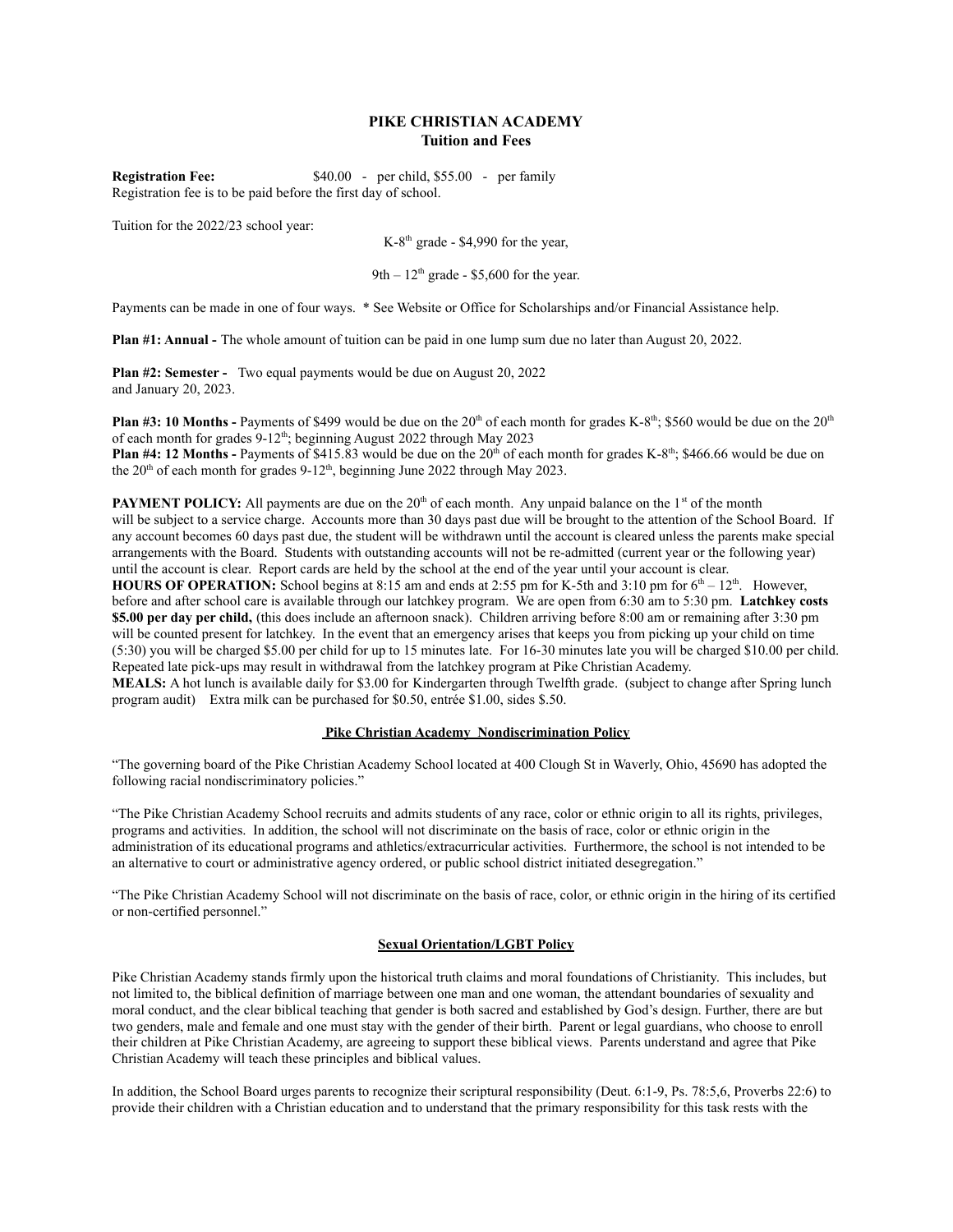parents (Eph. 6:4) Pike Christian Academy was founded and continues to operate upon biblical values and the desire and commitment for Bible-believing Christian parents to enroll their children in an intentionally Christian environment. Pike Christian Academy will consider admission for students from any family who, despite their religious background or beliefs, is willing to support Pike Christian Academy's philosophy of Christian education, student conduct requirements, and the school's above-stated positions and who is willing to allow their children to be educated and influenced in an intentionally Christian environment. Continued enrollment at Pike Christian Academy is contingent upon this same understanding and support.

#### **Statement of Faith**

The following is a list of doctrines and beliefs held to and taught at Pike Christian Academy:

- 1. The Bible is the only infallible, authoritative Word of God, and contains all that is necessary for our salvation.
- 2. There is one God, eternally existent in three Persons: the Father, the Son, and the Holy Spirit.
- 3. Jesus Christ is the only begotten Son of God. He was conceived of the Holy Spirit and born of the Virgin Mary. He was truly human (but without sin) and truly God. He performed miracles and made an atonement for our sins through his substitutionary death on the cross. He rose from the dead and ascended to the Father and He will return in power and glory to judge the living and the dead.
- 4. Salvation is by grace alone through faith in Jesus Christ.
- 5. Faith without works is dead.
- 6. All human beings are sinners and must be born again through the grace of Jesus Christ and the power of the Holy Spirit.
- 7. The Holy Spirit indwells Christians to equip them to live a godly life and build up the body of Christ.
- 8. All believers are spiritually one in Christ.
	- The redeemed of the Lord will experience a bodily resurrection and eternal life through Jesus Christ.

#### **BASIC SCHOOL RULES**

The following list of school rules are those essential policies of which we require all our students to be aware and to which they are expected to adhere.

- 1. Students are expected to cooperate with basic Christian standards of behavior, etiquette and conversation.
- 2. Teachers and staff are to be treated with respect. There should be no talking back or arguing. Prompt and Cheerful obedience is expected. Requests from the teachers should not have to be repeated.
- 3. No chewing gum, video games, MP3 players, Ipods, giga pets, guns or knives, or anything that is determined to be a distraction from learning is allowed on school grounds. Please see our separate policy for cell phones for  $6<sup>th</sup>$ -12<sup>th</sup> grades. Cell phones are not allowed under  $6<sup>th</sup>$  grade.
- 4. Students are expected to treat all of the school's materials and facilities, as well as the belongings of others, with respect and care. This includes all text books distributed to students. (Parents will be charged for lost or damaged books).

#### **ILLNESS POLICY**

This policy shall be in effect for all students at Pike Christian Academy (Preschool – Twelfth Grade). The purpose of this policy is to keep the transmission of illnesses among the children to an absolute minimum.

If your child has had vomiting, diarrhea, or fever of 100.0 or higher (that would be 99.0 under the arm) after 4:00 pm of the previous day, do not send them to school. If your child has gone to the doctor and has been prescribed an antibiotic, they may not return to school until they have been taking the antibiotic for at least 24 hours.

If your child has head lice, they may not return to school until all nits are removed from the hair, even if the child has been treated.

Please be informed that if your child becomes ill at school (vomits, develops a fever of 100.0 or higher, has diarrhea or head lice is found) you will be called and expected to pick up your child in a timely manner. We really do not have adequate space for taking care of a sick child and cannot leave the child in contact with the other children.

#### **Discipline Policy**

The kind and amount of discipline will be determined by the teachers, and if necessary, the Administrator. The discipline will be administered in light of the student's problem and attitude. All discipline will be based on Biblical principles (e.g. Restitution, apologies, swift/painful punishment, restoration of fellowship, no lingering attitudes, etc.) The majority of discipline problems are to be dealt with at the classroom level. In order to maintain consistency, teachers regularly meet together to discuss Biblical standards and school policy concerning discipline. Love and forgiveness will be an integral part of the discipline of a student.